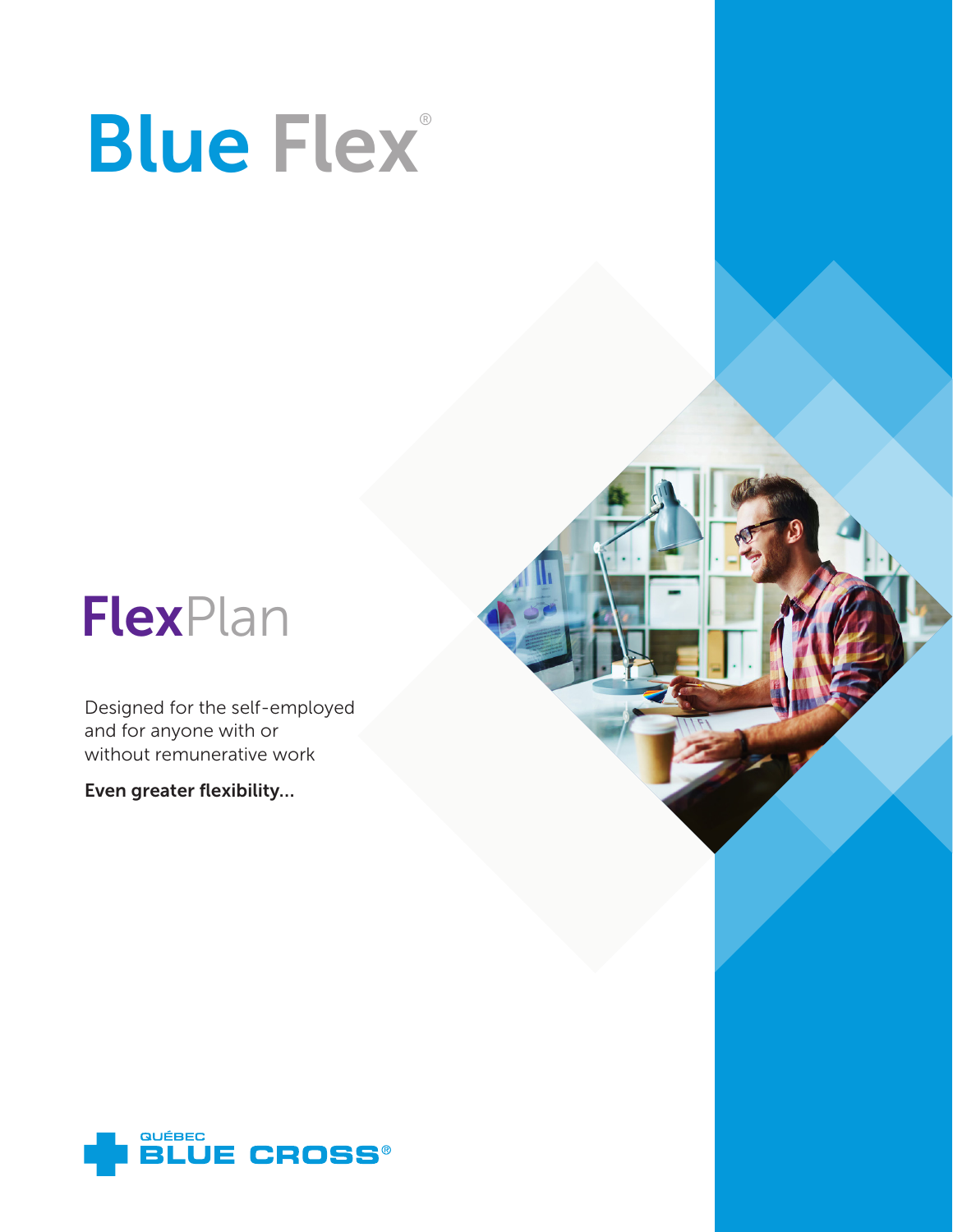# **FlexPlan**

The **FLEX PLAN** is designed to meet all your insurance needs. Some of the benefits are designed for the self-employed, others are for individuals with or without remunerative work, no matter what their occupation.

The **FLEX PLAN** offers protection 24 hours a day in case of accident or illness. It can be customized to your individual needs and yet still offers many of the advantages of a group plan. The FLEX PLAN is offered to you, your spouse or your family, depending on the coverage you select.



You also get access to our Assistance Program at no extra charge. This program provides services and privileges for your well-being.

- ◆ Health and Legal Information
- ◆ Support and Services
- Information and Prevention
- **Blue Advantage Member Discounts**

# **BLUE/ ADVANTAGE®**

Savings on medical supplies and equipment, vision care and other health products and services from participating providers across Canada.

# FLEX PLAN eligibility

To be eligible for benefits under the FLEX PLAN:

- ◆ You must be a beneficiary in the meaning of the health and hospital insurance legislation in your province of residence.
- ◆ You may not be hospitalized and/or disabled on the day the contract comes into effect.

# FLEX PLAN benefit commencement

FLEX PLAN benefits take effect when the application is approved by Blue Cross®, provided it is approved without modification, and that no changes in your insurability have occurred since the application was signed.

Otherwise, the benefits only take effect when delivered to the policyholder, provided no changes in your insurability have occurred since the application was signed.

# SPECIAL **PROVISIONS**

# Contract renewal

The contract is renewed from year to year on the contract anniversary date.

Blue Cross may not cancel a contract before you reach the maximum age under each benefit, provided the premium is paid.

# Contract amendment

On renewal, Blue Cross sets the premium amount for the next 12 months. You must be advised of any change in premium at least 30 days before the anticipated renewal date.

Blue Cross reserves the right to modify unit rates at the time of contract renewal, provided unit rates of all identical contracts are modified.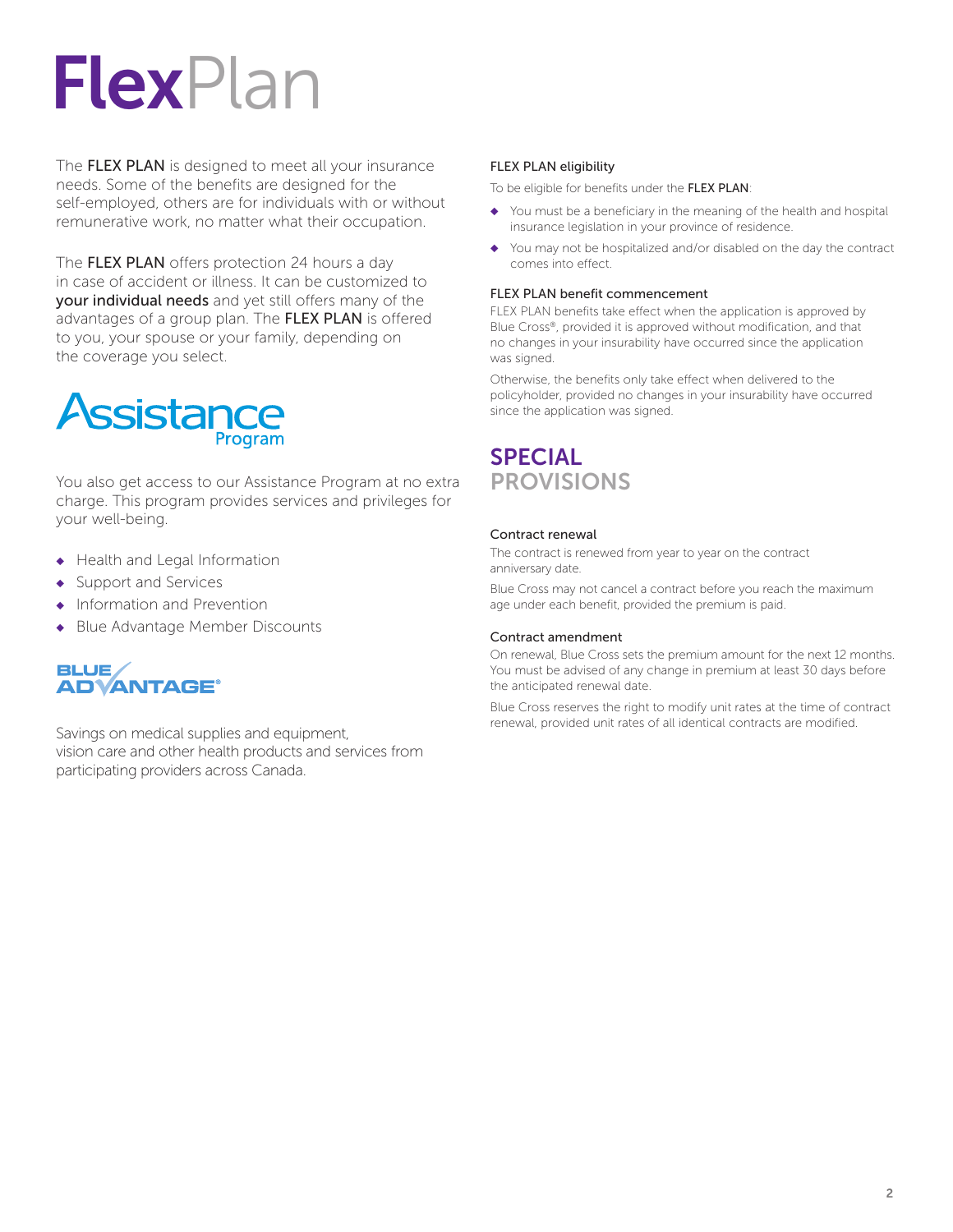# DISABILITY

# A choice according to your professional category…

This essential benefit protects you anywhere in the world 24 hours a day in case of total disability due to accident only or to accident and illness, as you choose.



# In addition, you must work at least 20 hours a week.



| <b>WAITING PERIOD</b><br>(days) |     |    |    |    |            |
|---------------------------------|-----|----|----|----|------------|
| $\bigcap$ $\star$               | -14 | 30 | 60 | 90 | <b>120</b> |

\* This waiting period is available for the DISABILITY DUE TO ACCIDENT benefit only.

If you select a waiting period less than 120 days, and your disability requires hospitalization for more than 18 hours, benefits are payable as of the first day following your hospitalization.

In case of day surgery, the hospital stay is equivalent to 18 hours of hospitalization.

Consecutive periods of disability (minimum five days per period) for the same cause may be accumulated to satisfy waiting periods of 30 days or more.

# (Categories 4A and 3A)

Consecutive periods of disability may be accumulated over a period of 365 days.

# (Categories 2A, A and B)

Consecutive periods of disability may be accumulated over a period of 180 days.

# Premium determination - DISABILITY DUE TO ACCIDENT

The premium is levelled until the contract anniversary coinciding with or following your 65th birthday and determined based on your age at issue.

Thereafter, the premium is established in accordance with the limitations on the benefit period and the new amount insured under this benefit.

# Premium determination - DISABILITY DUE TO ILLNESS

If you have selected the LEVEL-PREMIUM option, the premium is levelled and determined based on your age at issue.

# Increase in benefit

Should a total disability prevent you from performing unassisted at least two activities of daily living, as described under IMPORTANT DEFINITIONS, your monthly benefit is increased by 25%.

# Automatic benefit increase

If you are under 55 years of age, you may select this benefit, which automatically increases the amount of your insured monthly benefit on the date your contract is renewed.

# Return-to-work bonus

To give you a chance to adjust to an active return to your work environment, Blue Cross will pay you a lump-sum bonus benefit. The amount of the bonus benefit is based on the monthly benefit payable in the month preceding your return to work and is determined as follows:

| <b>DURATION OF DISABILITY</b> | <b>BONUS BENEFIT</b> |
|-------------------------------|----------------------|
| 24 to 59 months               | 3 x monthly benefit  |
| 60 months or more             | 6 x monthly benefit  |

# Organ donation - DISABILITY DUE TO ILLNESS

If you become totally disabled due to transplant of an organ from your body to another person, you are eligible for organ-donation related disability insurance benefits, provided your disability insurance protection was effective for at least 12 months before the onset of disability.

# Waiver of premiums

If you become totally disabled before your 60th birthday, you are not required to pay premiums for coverage under this benefit as of the expiration date of the waiting period and for as long as you remain totally disabled, though not beyond the contract anniversary coinciding with or following your 65th birthday.

# Indexation of benefits (optional clause)

After a disability lasting more than 12 months, benefits paid for a continuing total disability are indexed every year on January 1 according to the *Consumer Price Index* published in October of the previous year by *Statistics Canada*, to a maximum indexation of 3%.

# Integration

For the first 36 months of disability benefit payments, the first \$1,200 are guaranteed and the INTEGRATION and COORDINATION OF BENEFITS clauses do not apply. During that 36-month period, only the amount in excess of \$1,200 is reduced by the amount of any benefits payable under other plans.

Thereafter, the total benefit is reduced from the initial amount payable for total disability in consideration of the following:

- ◆ Any federal or provincial plan
- ◆ Any other federal or provincial law

If you are enrolled in one or more DISABILITY INSURANCE, DISABILITY - HYBRID COVERAGE, MONTHLY INDEMNITY or MONTHLY INDEMNITY EXPRESS benefits with Blue Cross, then these benefits are treated like a single benefit and only one integration calculation is performed with the total of the amounts insured.

# Partial disability (Categories 4A and 3A) (with remunerative work at the onset of disability)

In the event of partial disability due to accident or illness, Blue Cross undertakes to make monthly benefit payments equal to the following:

- 50% of the benefit under your contract for the first 24 months of partial disability, and
- 25% of the benefit under your contract for any partial disability, and lasting more than 24 months, without exceeding the benefit period under your contract.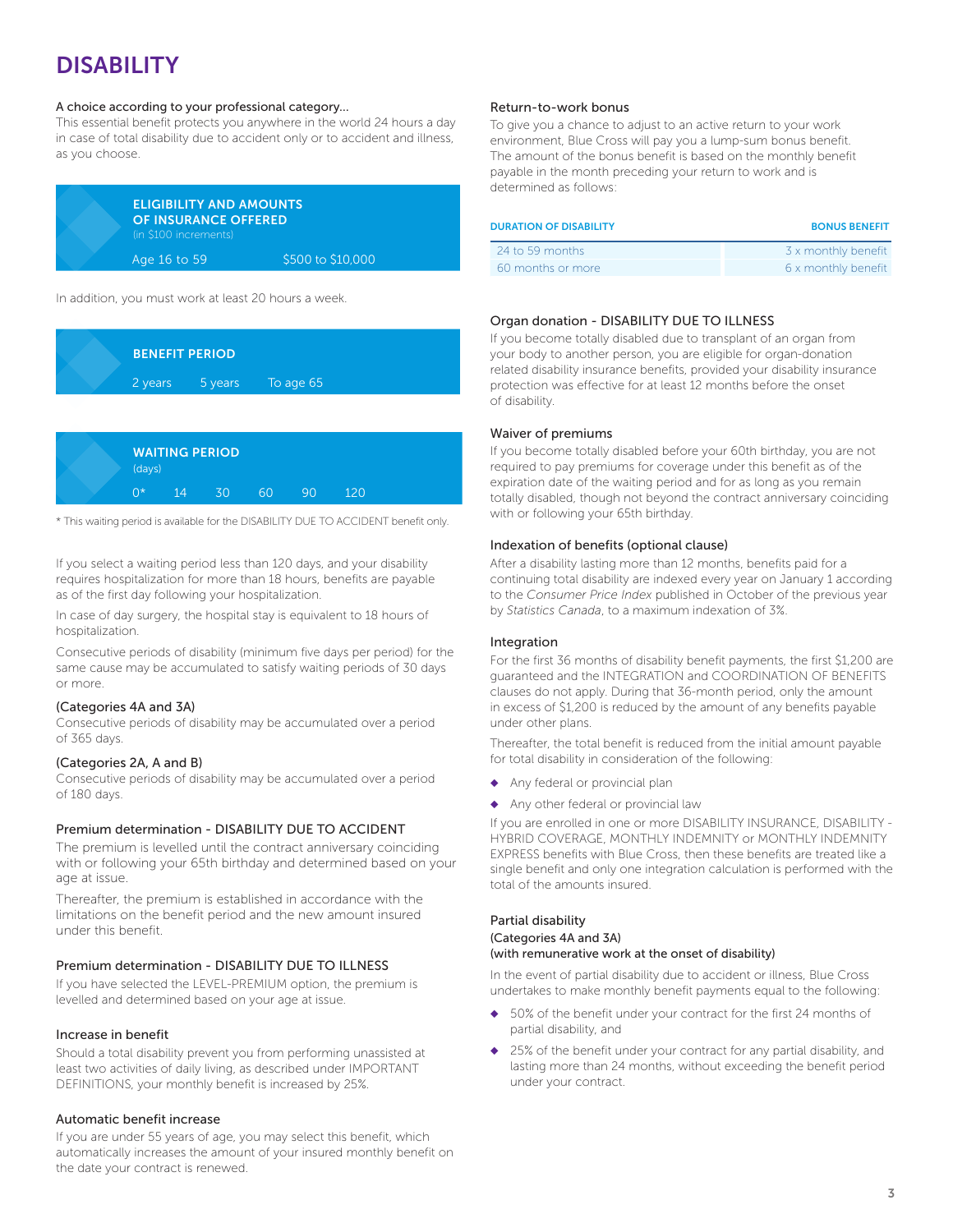# (Categories 4A and 3A) (without remunerative work at the onset of disability)

In the event of partial disability as a result of a total disability due to accident or illness and lasting at least the duration of the waiting period and not less than 30 days, Blue Cross undertakes to make monthly benefit payments equal to the following:

- 50% of the benefit under your contract for the first 24 months of partial disability, and
- 25% of the benefit under your contract for any partial disability, and lasting more than 24 months, without exceeding the benefit period under your contract.

# (Categories 2A, A and B)

In the event of partial disability as a result of a total disability due to accident or illness and lasting at least the duration of the waiting period and not less than 30 days, Blue Cross undertakes to make monthly benefit payments equal to 50% of the benefit under your contract for a maximum benefit period of 12 months.

# Lump-sum payment upon permanent total disability DISABILITY DUE TO ACCIDENT

Twelve months after any accident that causes permanent total disability, Blue Cross undertakes to pay, in addition to any other amounts provided for in the contract, a lump sum equal to 50 times the monthly benefit chosen (to a maximum of \$100,000), provided you are still surviving at that time.

Permanent total disability as defined in this benefit must be proved to the Insurer's satisfaction within 12 months of the accident and before your 65th birthday.

# Death benefit

If you are totally disabled for more than 12 months and your disability results in death, an amount equal to the last three monthly benefit payments will be paid to your estate.

# Extension of benefits

If you work on commission and you are totally disabled for more than six months, you are entitled, on your return to work, to a maximum of three additional months of benefits per disability.

The amount of the additional benefit shall be a percentage of the monthly benefit payable during the month preceding your return to work:

| 75%   | for the first month of your return to work  |
|-------|---------------------------------------------|
| .50%  | for the second month of your return to work |
| - 25% | for the third month of your return to work  |

# Insurance extension in case of unemployment DISABILITY DUE TO ACCIDENT

During a period of unemployment, you remain insured for the first 12 months of unemployment in case of total disability due to accident.

# Insurance extension in case of unemployment DISABILITY DUE TO ILLNESS

You remain insured for the first 12 months of a period of unemployment in case of total disability due to one of the following diseases: cerebrovascular accident (stroke), cancer, heart attack, terminal renal insufficiency (kidney failure) or coronary artery bypass.

# Limitations - DISABILITY DUE TO ACCIDENT

On the contract anniversary coinciding with or following your 65th birthday, the monthly benefit for disability due to accident may not exceed \$500 and the maximum benefit period is one year.

# Important definitions

Activities of daily living: eating, dressing, using the toilet, transferring, bathing/showering.

# Total disability

# (if you are less than 65 years of age)

# Occupational category 4A

◆ Total disability means that you are unable, due directly to accident or illness independently of any other cause, to perform the major duties of the occupation in which you were engaged at the onset of total disability.

# Occupational category 3A

◆ Total disability means, during the first 60 months of benefit payments, that you are unable, due directly to accident or illness independently of any other cause, to perform the major duties of the occupation in which you were engaged at the onset of total disability.

Thereafter, total disability means that you are unable, due directly to accident or illness independently of any other cause, to engage in any occupation for which you are reasonably suited by education, training or experience.

# Other occupational categories: 2A, A and B

- ◆ Total disability means, during the first 24 months of benefit payments, that you are unable, due directly to accident or illness independently of any other cause, to perform the major duties of the occupation in which you were engaged at the time you became totally disabled.
- ◆ Thereafter, total disability means that you are unable, due directly to accident or illness independently of any other cause, to engage in any occupation for which you are reasonably suited by education, training or experience.

For all occupational categories, to be considered totally disabled, you must be under the continuous medical care of a physician providing care suitable for your disability at an appropriate frequency, and you must not be engaged in any remunerative work.

# Total disability

# (if you are 65 years of age or older)

◆ Total disability means that you are unable, due directly to accident or illness independently of any other cause, to perform all of the normal activities of a person of your age and sex.

However, you cannot be considered **totally disabled** during any period in which you are not under the continuous care of a physician or you are engaged in remunerative work.

# All occupational categories

Total disability in case of unemployment means that you are unable, due directly to accident or illness independently of any other cause, of looking for remunerative work for which you are reasonably suited by education, training or experience.

Permanent total disability means a permanent and irreversible inability to perform unassisted at least one activity of daily living and any remunerative work.

Partial disability means that you are not totally disabled but that one of the following applies due to accident or illness, depending on the benefit you have selected:

- You are unable to perform one or more of the major duties of your occupation.
- You are unable to work more than half the normal required hours per week.

In all cases, you must be under the continuous care and treatment of a physician.

# End of coverage - DISABILITY DUE TO ILLNESS

This coverage ends on the contract anniversary coinciding with or following your 65th birthday.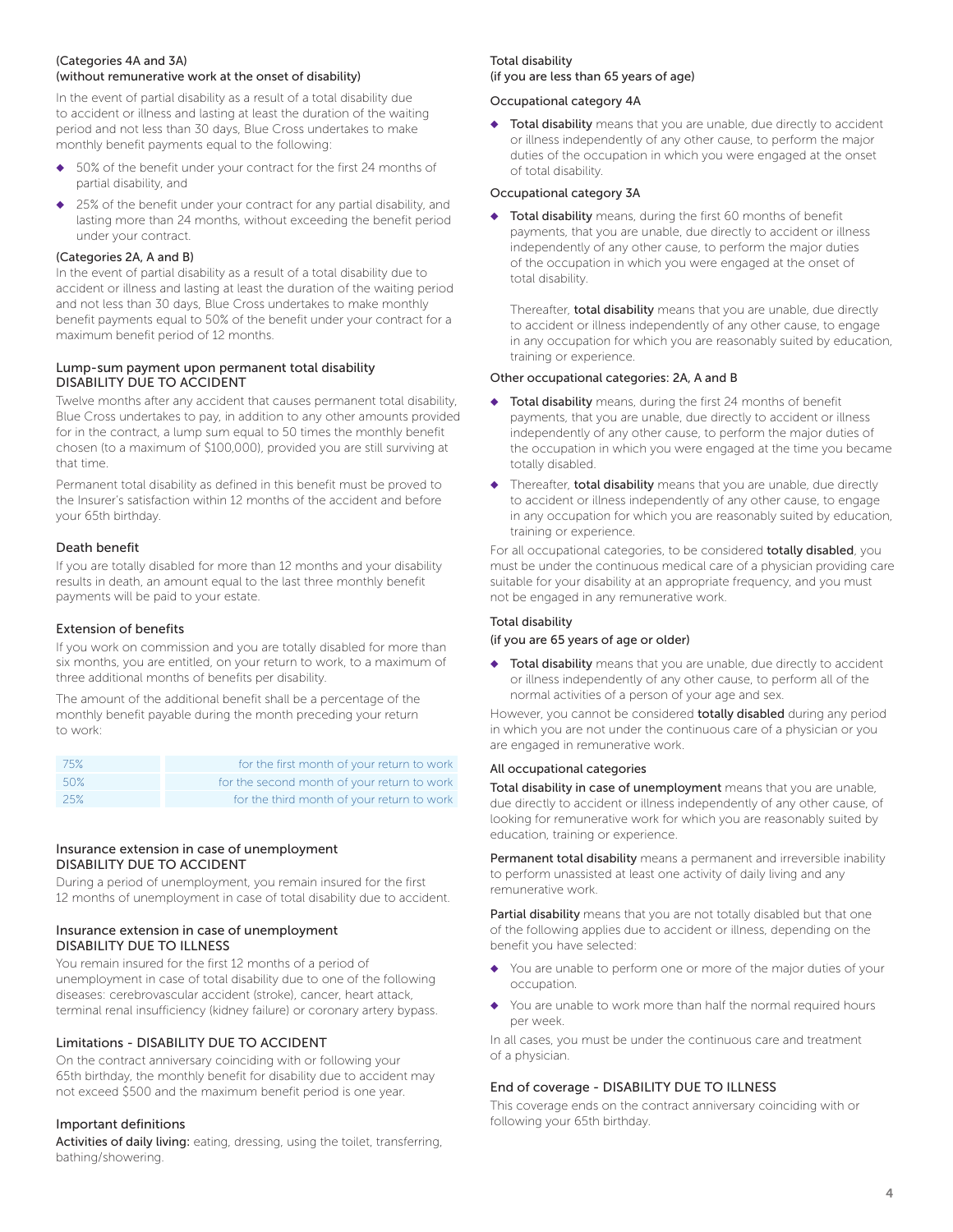# REGULAR OCCUPATION DISABILITY

Depending on your occupational category, you can improve the definition of total disability in the "Disability" benefit or benefits you selected.

| <b>OCCUPATIONAL</b><br><b>CATEGORIES</b> | <b>REGULAR OCCUPATION</b><br><b>BENEFIT PERIOD</b> |
|------------------------------------------|----------------------------------------------------|
| B, A and 2A                              | 5 years                                            |
| B, A, 2A and 3A                          | To age 65                                          |
|                                          |                                                    |
| <b>ELIGIBILITY</b>                       |                                                    |

Age 16 to 59

# Premium determination

If you selected the LEVEL-PREMIUM option for the DISABILITY DUE TO ILLNESS benefit, the premium is levelled and determined based on your age at issue.

# Specific definitions

# If you have remunerative work at the onset of disability, the following definition applies:

Total disability means that you are unable, due directly to illness or accident independently of any other cause, to perform the major duties of the occupation in which you were engaged at the onset of disability.

This definition applies for the waiting period and for the regular occupation benefit period you have selected.

Thereafter, total disability means that you are unable, due directly to illness or accident independently of any other cause, to engage in any occupation for which you are reasonably suited by education, training or experience.

In all cases, you must be under the continuous care of a physician providing medical care suitable for the disability at an appropriate frequency and must not be engaged in any remunerative work.

# If you are without remunerative work at the onset of disability, the following definition applies:

Total disability means that you are unable, due directly to illness or accident independently of any other cause, to perform your usual daily tasks and any other tasks for which you are reasonably qualified by education or experience.

You must be under the continuous care of a physician providing medical care suitable for the disability at an appropriate frequency and must not be engaged in any remunerative work.

This definition applies for the waiting period and for the benefit period you have selected.

# End of coverage

Coverage under this benefit ends on the earlier of the following dates:

- ◆ The contract anniversary coinciding with or following your 65th birthday
- The date on which your "Disability" benefit or benefits end

# PREMIUM REFUND (65) - DISABILITY

Under this benefit, Blue Cross will refund a percentage of the premiums you paid for the "Disability" benefit or benefits you selected.

On the contract anniversary coinciding with or following your 65th birthday, Blue Cross will refund a percentage of the premiums paid for this benefit and for the DISABILITY DUE TO ACCIDENT or the DISABILITY DUE TO ACCIDENT and ILLNESS benefit.

The percentage applicable is indicated below and depends on your age at the time the application was signed.

| <b>AGE WHEN THE APPLICATION</b><br><b>WAS SIGNED</b> | <b>PERCENTAGE OF</b><br><b>PREMIUMS REFUNDED</b> |
|------------------------------------------------------|--------------------------------------------------|
| Age 16 to 45                                         | 50%                                              |
| Age 46 or over                                       | n%                                               |

In all cases, claims paid under the DISABILITY DUE TO ACCIDENT and the DISABILITY DUE TO ILLNESS benefits are subtracted from the refund.



# Early refund

If you terminate this benefit before your 65th birthday, Blue Cross will reduce the refund by 0.416% for every month prior to your 65th birthday that this benefit is not in effect.

In any case, the refund may not be made before your 60th birthday.

# Premium determination

The premium is levelled and determined based on your age at issue.

# End of coverage

Coverage under this benefit ends on the earlier of the following dates:

- The date on which the full refund to which you are entitled under this benefit is paid
- ◆ The date on which your "Disability" benefit or benefits end

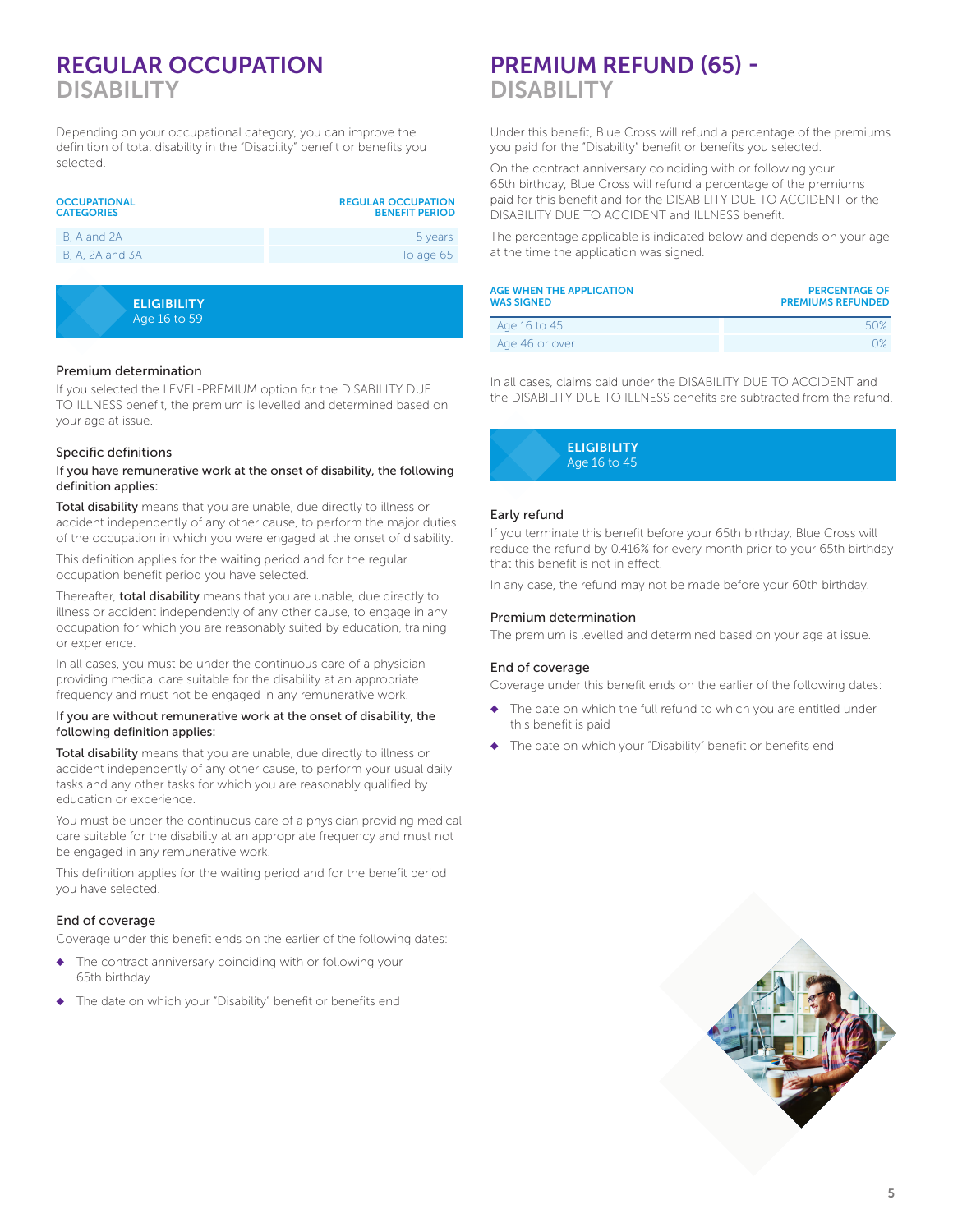# MONTHLY INDEMNITY

You can select disability protection that covers you 24 hours a day anywhere in the world in case of accident only or accident and illness.

# Monthly indemnity due to accident

| <b>ELIGIBILITY AND AMOUNTS</b> |
|--------------------------------|
| <b>OF INSURANCE OFFERED</b>    |
| (in \$100 increments)          |

#### IF YOU HAVE REMUNERATIVE WORK

| Age 16 to 69 | \$100 to \$2,000 |
|--------------|------------------|
| Age 70 to 79 | \$100 to \$500   |

#### IF YOU DON'T HAVE REMUNERATIVE WORK

| Age 16 to 69 | \$100 to \$1,000 |
|--------------|------------------|
| Age 70 to 79 | \$100 to \$500   |

|  | <b>BENEFIT PERIOD</b> |                                  |  |
|--|-----------------------|----------------------------------|--|
|  |                       | 1 year 2 years 5 years To age 65 |  |

Benefit period offered after age 69 is one year.

| <b>WAITING PERIOD</b> |                                                                                     |  |
|-----------------------|-------------------------------------------------------------------------------------|--|
|                       | $\overline{0}$ days $\overline{14}$ days $\overline{30}$ days $\overline{120}$ days |  |

# Monthly indemnity due to illness



\* The waiting period does not apply if the illness requires day surgery or hospitalization for more than 18 hours.

# Bonus benefit - MONTHLY INDEMNITY DUE TO ACCIDENT

Blue Cross will pay you a lump-sum amount equal to one monthly benefit payment if you become paralyzed as a result of a disability caused by an accident.

# Bonus benefit - MONTHLY INDEMNITY DUE TO ILLNESS

Blue Cross will pay you a lump-sum amount equal to one monthly benefit payment if you become disabled as a result of one or more of the following critical illnesses:

- Cancer
- Cerebrovascular accident (stroke)
- Coronary artery bypass
- ◆ Heart attack
- Terminal renal insufficiency (kidney failure)

# Lump-sum payment upon permanent, total disability MONTHLY INDEMNITY DUE TO ACCIDENT

Twelve months after any accident that causes permanent total disability, Blue Cross undertakes to pay, in addition to any other amounts provided for in the contract, a lump sum equal to 50 times the monthly benefit chosen, provided you are still surviving at that time.

Permanent total disability as defined in this benefit must be proved to the Insurer's satisfaction within 12 months of the accident and before your 65th birthday.

#### Increase in benefit

Should a total disability prevent you from performing unassisted at least two activities of daily living, as described under IMPORTANT DEFINITIONS, your monthly benefit is increased by 25%.

# Waiver of premiums

If you become totally disabled before your 60th birthday, you are not required to pay premiums for coverage under this benefit as of the fourth month after the onset of total disability and for as long as you remain totally disabled, though not beyond the contract anniversary coinciding with or following your 65th birthday.

#### Premium refund

If you are less than 45 years of age when you sign the application, we will refund 50% of the premiums paid for this benefit when you reach age 65.

If you cancel this benefit before you reach age 65, the refund will be reduced by 0.416% for each month of early termination. In all cases, the refund may not be made before your 60th birthday.

Any claims paid for any benefits provided for in your contract are deducted from the refund.

#### **Integration**

For the first 24 months of disability benefit payments, the first \$1,000 are guaranteed. Only the amount in excess of \$1,000 is reduced by the amount of any benefits payable under other plans.

After 24 months of disability benefit payments, the total benefit is reduced from the initial amount payable for total disability in consideration of the following:

- Any federal or provincial plan
- ◆ Any other federal or provincial law

If you are enrolled in one or more DISABILITY INSURANCE, DISABILITY - HYBRID COVERAGE, MONTHLY INDEMNITY or MONTHLY INDEMNITY EXPRESS BENEFITS with Blue Cross, then these benefits are treated like a single benefit and only one integration calculation is performed with the total of the amounts insured.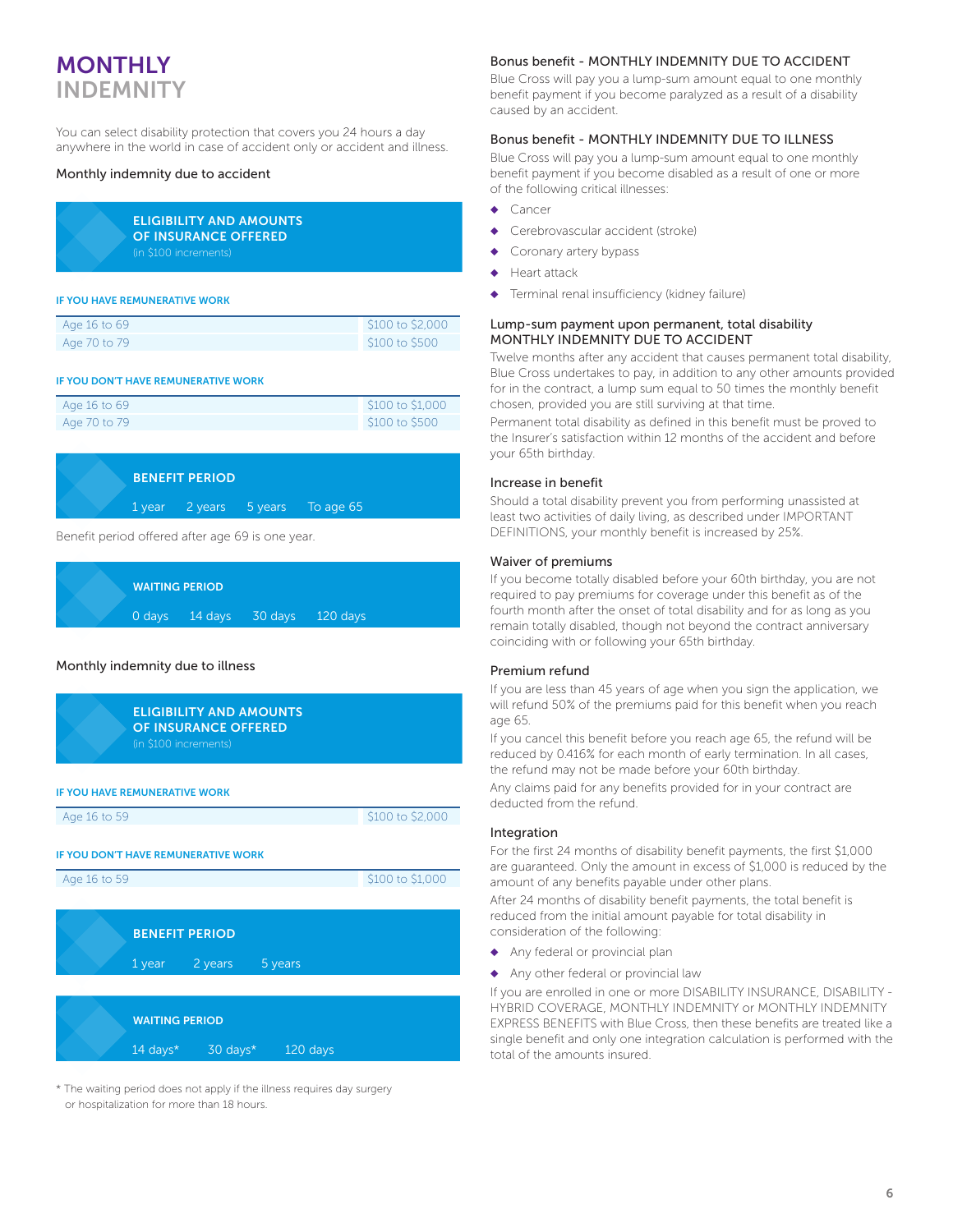# Partial disability

Should you become partially disabled for a period of time equal to that of the waiting period as a result of an accident or illness that entitles you to benefit payments, Blue Cross will pay you a monthly benefit equivalent to 50% of the benefit provided for in your contract, for a maximum of 30 days.

# Important definitions

Activities of daily living: eating, dressing, using the toilet, transferring, bathing/showering.

Partial disability means that you are unable, due to accident or illness, to perform many of your usual daily duties or tasks. This definition applies whether or not you have remunerative work.

Total disability, if you have remunerative work, means, during the first 24 months of benefit payments, that you are unable, due directly to accident or illness independently of any other cause, to perform the major duties of the occupation in which you were engaged at the time you became totally disabled.

Thereafter, total disability means that you are unable, due directly to accident or illness independently of any other cause, to engage in any occupation for which you are reasonably suited by education, training or experience.

To be considered totally disabled, you must be under the continuous care of a physician providing care suitable for your disability at an appropriate frequency and you must not be engaged in any remunerative work.

Total disability, if you don't have remunerative work, means that you are unable, due directly to accident or illness independently of any other cause, to perform your usual daily tasks and any other tasks for which you are reasonably qualified by education or experience.

To be considered totally disabled, you must be under the continuous care of a physician providing care suitable for your disability at an appropriate frequency.

Permanent total disability means a permanent and irreversible inability to perform usual daily tasks or any remunerative work.

# Limitations - MONTHLY INDEMNITY DUE TO ACCIDENT

Benefits payable due to herniated disc, as cause or effect, are for a maximum of six months per event.

At age 70, the monthly benefit may not exceed \$500 and the maximum benefit period is one year. Any reduction in the amount of insurance coverage due to age applies only to renewal following your birthday.

# Limitations - MONTHLY INDEMNITY DUE TO ILLNESS

Benefits payable due to herniated disc, as cause or effect, are for a maximum of six months per event.

Benefits payable for total disability resulting from a muscular or spinal disorder are for a maximum of six months per event.

#### End of coverage - MONTHLY INDEMNITY DUE TO ILLNESS

The MONTHLY INDEMNITY DUE TO ILLNESS coverage ends on the contract anniversary coinciding with or following your 65th birthday.

# **OVERHEAD** EXPENSES

This benefit pays operating expenses in case of total disability due to accident or illness.



#### Eligible overhead expenses

# Expenses related to the place of business prorated to the space used to run the business:

- Rent or mortgage payments
- Property tax
- Water tax
- **Electricity**
- Heating including natural gas, fuel, etc.
- Fixed telephone
- Accounting services
- Maintenance contract
- Property, fire and theft insurance

#### The following are excluded:

◆ Income taxes (personal and corporate)

Expenses related to machinery, equipment or any motor vehicle (car or truck) in the proportion used to run the business:

- ◆ Insurance premiums (monthly amount)
- License plate (monthly amount)
- Parking fees contract (monthly amount)
- ◆ For a purchase: monthly amount equivalent to interest on the loan and amortization
- For a lease: monthly amount of the lease

#### The following are excluded:

- Maintenance and repair costs
- Driver's licence
- Fuel (petrol, propane, oil)

#### Expenses related to running the business:

- ◆ Employees' wages (only for firms with five employees or less)
- Business taxes and permits
- Postage and postal charges
- Communication services, mobile phone, internet
- Laundering
- Advertising (contract)
- Membership and/or registration fee with a professional association (monthly amount)
- Civil or professional liability insurance (monthly amount)
- Other usual fixed costs necessary to run a business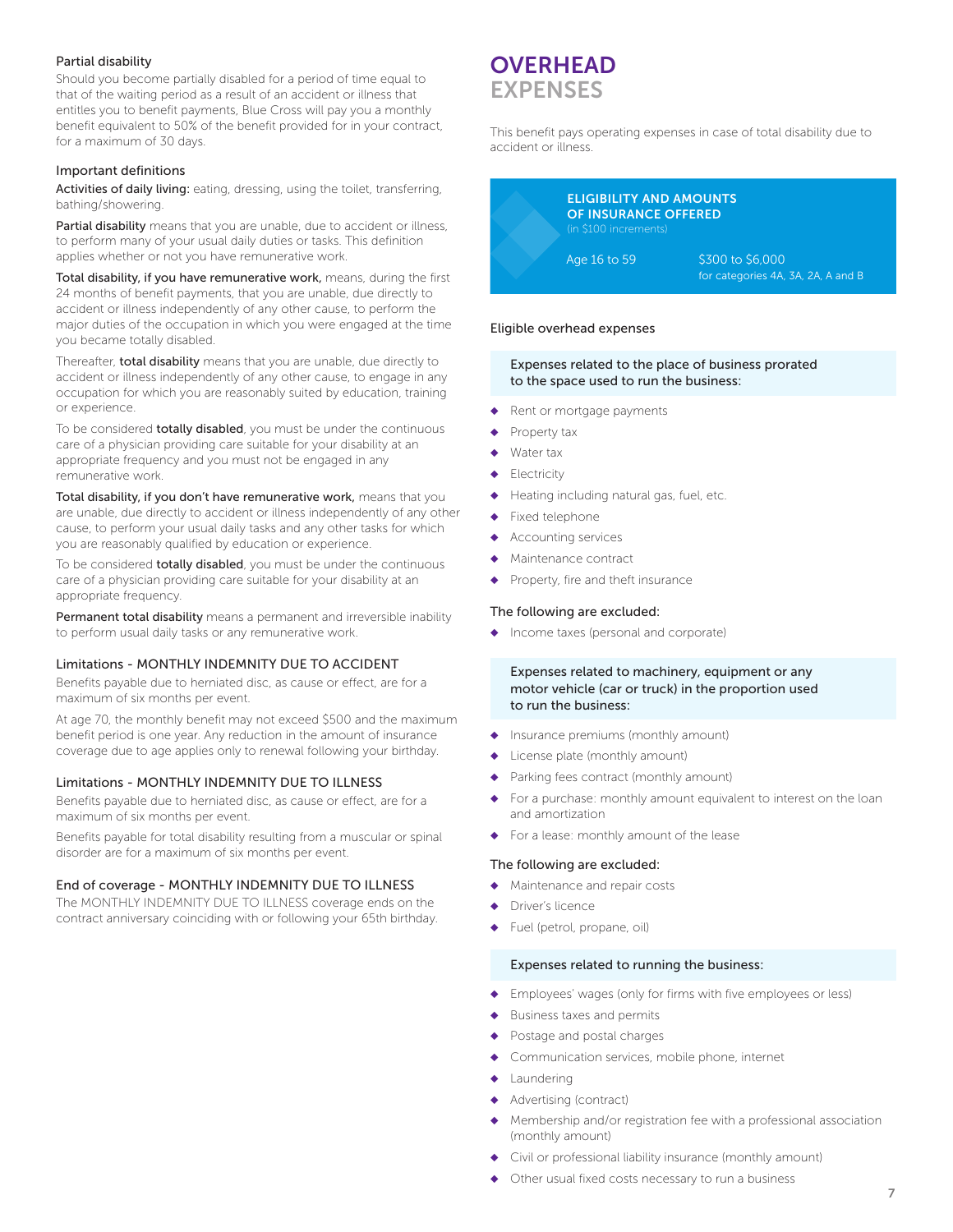# The following are excluded:

- ◆ Any portion of a loan or lease covered by another insurer
- Expenses for which the Primary Insured was not liable prior to disability
- Overdue invoices (expenses incurred prior to the Primary Insured's disability)
- Legal fees
- Moving expenses
- Travel expenses
- Representation expenses
- Cost of merchandise, products or services sold
- Professional books
- Accessories, equipment or supplies
- Primary Insured's salary or that of any colleague replacing him/her

WAITING PERIOD

30 days 30M days

If you select the 30M-day waiting period, the benefit is payable on the first day following an accident or a hospitalization of more than 18 hours.



# Premium determination

If you have selected the LEVEL-PREMIUM option, the premium is levelled and determined based on your age at issue.

# Important definitions

Overhead expenses are the costs and fees related to running a commercial or professional business.

Expenses must be incurred while the Primary Insured is disabled. Should expenses be shared with other parties, the Insurer will only cover the Primary Insured's part.

Total disability means that you are unable, due directly to accident or illness, independently of any other cause, to perform the major duties of the occupation in which you were engaged at the time you became totally disabled.

To be considered **totally disabled**, you must be under the continuous care of a physician providing care suitable for your disability at an appropriate frequency and you must not be engaged in any remunerative work.

# Waiver of premiums

If you become totally disabled before your 60th birthday, you are not required to pay premiums for coverage under this benefit as of the fourth month after the onset of total disability and for as long as you remain totally disabled, though not beyond the contract anniversary coinciding with or following your 65th birthday.

# End of coverage

This coverage ends on the contract anniversary coinciding with or following your 65th birthday.

# **HOSPITAL ALLOWANCE**

This coverage provides for payment of a daily allowance if you or a member of your family are hospitalized for short-term care due to accident or illness.

ELIGIBILITY AND AMOUNTS OF INSURANCE OFFERED (in \$25 increments)

Age 16 to 74 \$25 to \$100/day

# WAITING PERIOD

None

If you elect the family or single-parent plan, the amount offered for your child or children is equivalent to 40% of the amount of insurance you have selected.

The allowance is doubled if you are hospitalized (maximum of 30 days per hospitalization) outside your province of residence at least 50 km from your principal residence.

# Moving allowance

If you have to move to a residential and long-term care centre following hospitalization, Blue Cross will pay you a lump-sum amount of \$1,000 to cover your moving expenses.

If you were not hospitalized before moving, Blue Cross will pay you a lump-sum amount of \$500.

For the lump-sum amount to be payable, the benefit must be effective for at least 12 months.

# Maximum benefit

The maximum lifetime benefit is 1,000 days for each person insured.

# Important definitions

Hospitalization means admission to a hospital to receive short-term care as a bedridden patient for a minimum stay of 18 hours.

Covered short-term care comprises preventive care, medical diagnosis and medical treatment (including surgery) for an acute illness and does not include convalescent care and physical or mental rehabilitation.

In case of day surgery, your hospital stay is equivalent to 18 hours of hospitalization.

Residential and long-term care centre means an establishment that offers, on a permanent basis, lodging, assistance, support, supervision and psychosocial services for those who have experienced a loss of functional or psychosocial autonomy, especially elderly people who can no longer live in their current living environment.

#### Limitations

This benefit must be in effect for at least six months for entitlement to allowances in the event of hospitalization for pregnancy, childbirth or miscarriage. However, if the hospitalization occurs between the sixth and the ninth month after the insurance comes into effect, an allowance of \$10 per day of hospitalization shall be paid, to a maximum of three days.

No allowance shall be paid for the five years following the coming into effect or reinstatement of the insurance in the event of hospitalization for anything other than an accident if, on the commencement date or the reinstatement date of the contract and the benefit, you had acquired immunodeficiency syndrome (commonly known as AIDS) or were a carrier of HIV.

# Reduction

The benefit is reduced by 50% when you reach age 70.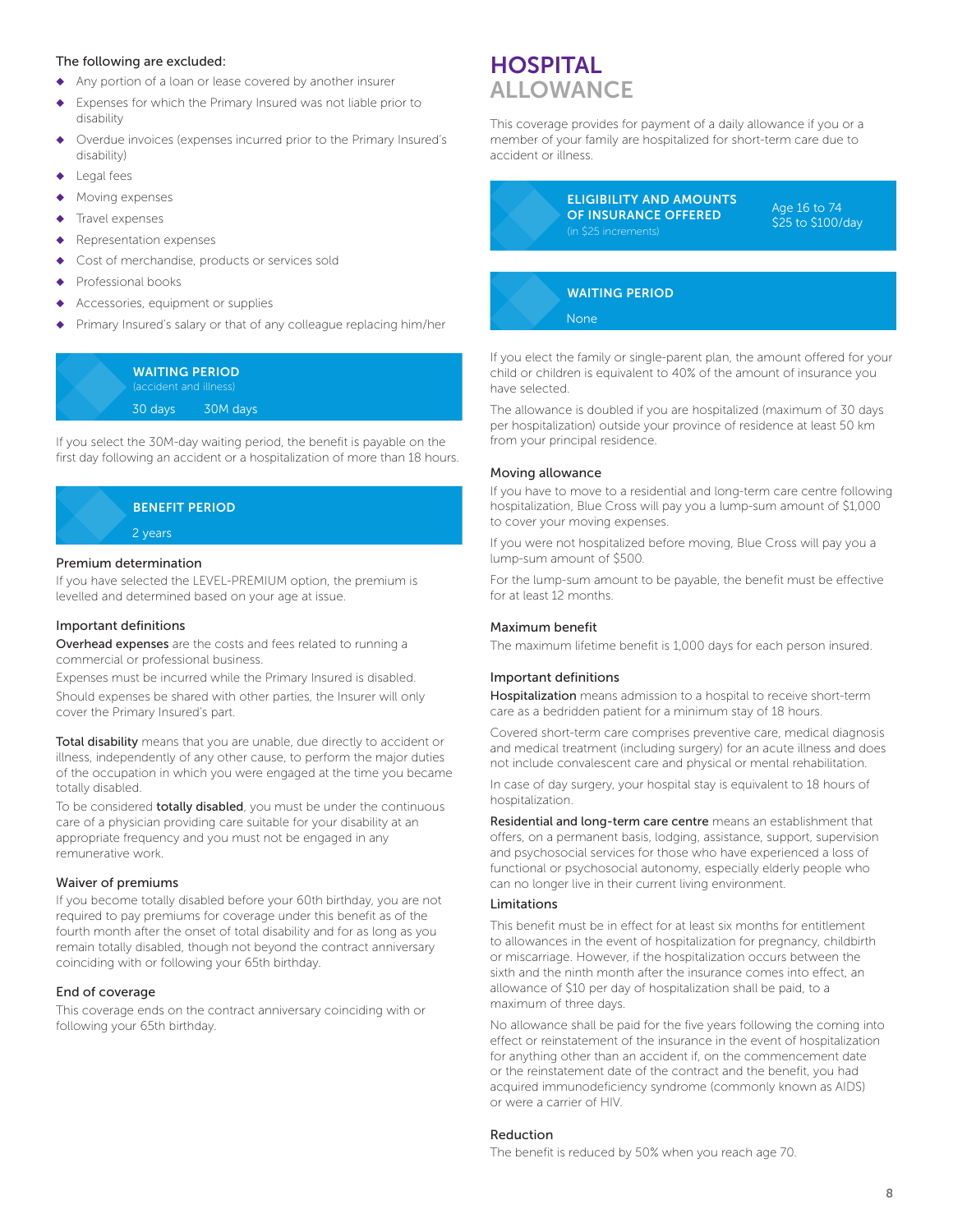# TERM LIFE 65

You can select an amount of insurance up to \$1,000,000.



ELIGIBILITY AND AMOUNTS OF INSURANCE OFFERED (in \$5,000 increments)

Age 16 to 59 \$5,000 to \$1,000,000

# Premium determination

If you have selected the LEVEL-PREMIUM option, the premium is levelled and determined based on the Primary Insured's age at issue.

# Automatic benefit increase

If you are under 55 years of age, you may select this benefit, which automatically increases the amount of your insurance on the date your contract is renewed.

# Conversion privilege

If you cancel this coverage, you are entitled to purchase an individual life insurance policy in the 31 days following termination of your insurance, provided you apply in writing using the application form provided for this purpose.

# Waiver of premiums

If you become totally disabled before your 60th birthday, you are not required to pay premiums for coverage under this benefit as of the fourth month after the onset of total disability and for as long as you remain totally disabled, though not beyond the contract anniversary coinciding with or following your 65th birthday.

# Suicide

In case of suicide or consequences of any suicide attempt within 24 months of the effective date or the reinstatement date of this coverage (or of any increase in the amount insured), whether or not you are of sound mind at the time of the suicide or suicide attempt, this benefit (or the increase, as the case may be) shall be null and void.

# Accelerated benefit

The accelerated benefit is an advance made in a single payment secured by the amount of life insurance under this coverage that bears interest at a rate set by Blue Cross when the request is approved. The amount of the lump-sum payment, plus any interest incurred, is deducted from the benefit payable on decease.

You are eligible for an accelerated benefit as of the third anniversary of the contract for this coverage.

You are entitled to 60% of the insured amount if you can demonstrate that you are terminally ill with a life expectancy of no more than 12 months.

The remainder of the insured amount will be paid at the time of death, provided that in the meantime the premiums have been regularly paid.

# End of coverage

This coverage ends on the contract anniversary coinciding with or following your 65th birthday.

# EXTENDED HEALTH BENEFIT

This benefit, available with or without drugs, covers costs of medical and hospital expenses incurred by you or a member of your family in case of illness, pregnancy or injury.



# DEDUCTIBLE

Primary insured: \$50 Family coverage: \$100 Couple coverage: \$100 Single-parent coverage: \$100

# ELIGIBLE EXPENSES COVERED AT 100% WITHOUT DEDUCTIBLE

# Hospitalization

- ◆ Semi-private room
- \$25/day starting the fourth day of hospitalization if you must stay in a ward because no semi-private rooms are available

#### Convalescence and physical rehabilitation

◆ Semi-private room

ELIGIBLE EXPENSES COVERED AT 100% WITH DEDUCTIBLE

# Hearing aids

◆ \$500 every 36 months (cost of purchase and repair)

# Prostheses and accessories

- ◆ Breast implant following mastectomy, up to \$200 (initial purchase cost)
- Initial cost of a wig required due to chemotherapy, up to \$300
- Support hose, up to \$100 per calendar year
- Orthopedic shoes or foot orthoses, up to \$200 per calendar year

# ELIGIBLE EXPENSES COVERED AT 80% WITH DEDUCTIBLE

# A written recommendation from a physician is not required for the following services:

#### Professional services

\$25 per visit and an overall maximum of \$500 per calendar year for each of the following specialists:

- Acupuncturist
- Audiologist or Audioprosthetist
- Chiropractor
- Dietician
- Kinesiologist
- Naturopath
- Occupational therapist
- Osteopath
- Physiotherapist
- Podiatrist
- Psychologist
- Speech therapist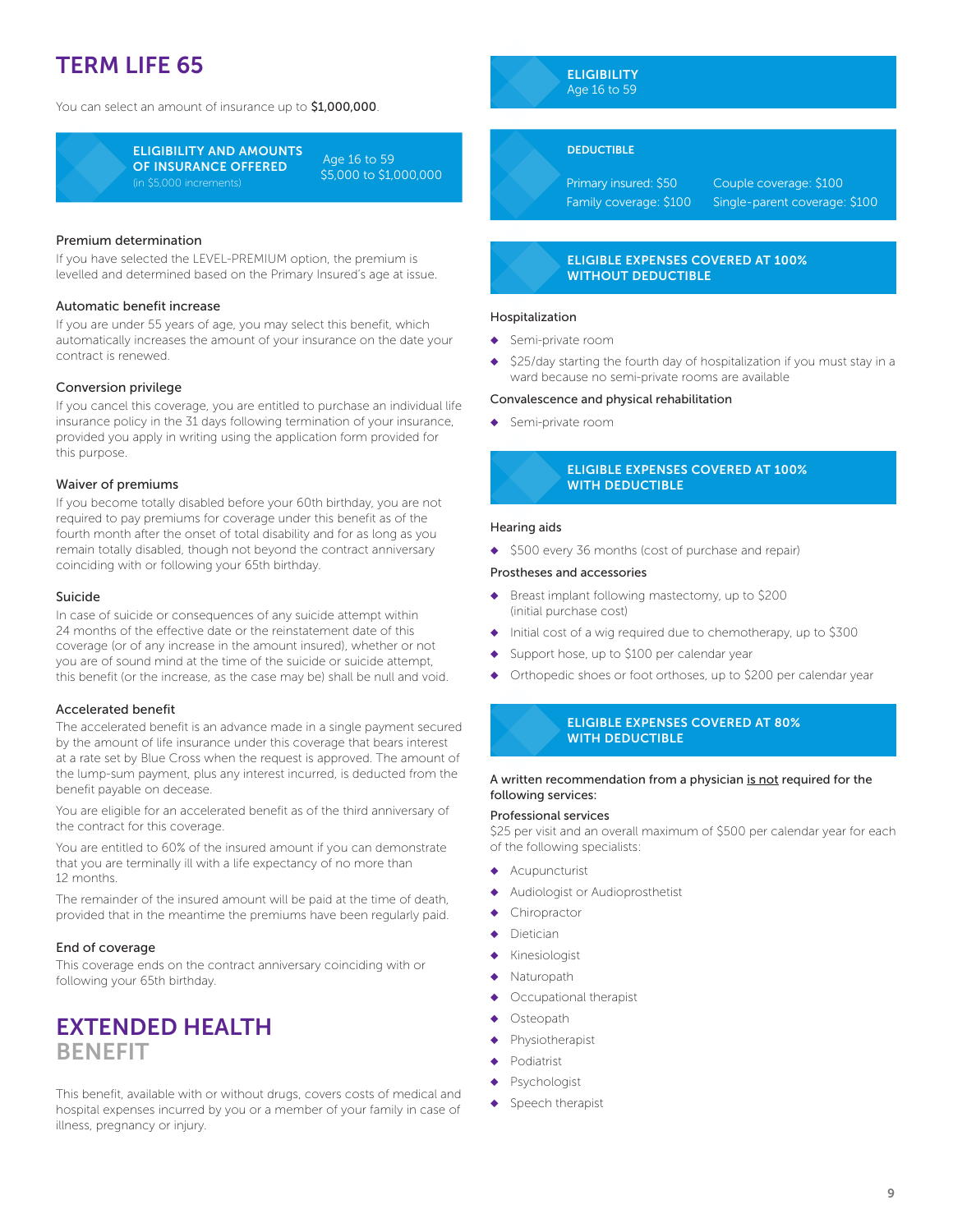#### Ambulance, unlimited reimbursement

Ultrasound scans, up to \$50 per calendar year

X-rays by a Chiropractor, up to \$25 per calendar year

Ophthalmologist or Optometrist, overall maximum of \$50 every 24 months

Medical questionnaire, up to \$75 per calendar year (to obtain travel insurance from Blue Cross)

Intrauterine device, up to \$75 every 24 months

TENS machine, up to \$500 per calendar year

# A written recommendation from a physician is required for the following services:

Purchase or rental of equipment, unlimited reimbursement

Laboratory tests, unlimited reimbursement

Magnetic resonance imaging (MRI), up to \$675 per calendar year

Polysomnography, up to \$400 every 24 months

Varicose-vein injections (sclerotherapy), \$20 per visit and 15 visits per calendar year

Massage therapist, up to \$25 per visit and \$500 per calendar year

Nursing services, 160 hours of care and up to \$5,000 per calendar year

Dental care following an accident, up to \$1,000 per accident

CT scan, up to \$250 per calendar year

#### Limitation

Maximum total lifetime benefit at age 65 is \$15,000.

# Drugs (optional if you are under age 65)

# ELIGIBLE EXPENSES COVERED AT 80% OR 100% NO DEDUCTIBLE

- ◆ You will be reimbursed for the deductible and the coinsurance payable under the basic prescription drug insurance plan provided for in the *Act respecting prescription drug insurance* and administered by the *Régie de l'assurance maladie du Québec (RAMQ)*.
- ◆ You will also be reimbursed for the cost of prescription drugs not listed on the RAMQ list of medications provided they meet the following criteria:
	- They are drugs required to treat an illness or injury, can be obtained only on prescription by a physician or a dental surgeon and are sold by a pharmacist.

# DENTAL **CARE**

This coverage provides for reimbursement of costs of the eligible services described below for you or a member of your family.



If you select the DENTAL CARE benefit, you must also purchase the EXTENDED HEALTH BENEFIT.

If you purchase the DENTAL CARE benefit after your contract comes into effect, a three-month waiting period applies before the benefit comes into effect.

If you discontinue your DENTAL CARE benefit, you are no longer eligible, unless you can prove that you were covered by the DENTAL CARE benefit of another contract during this period.

| <b>DEDUCTIBLE</b>                              |                                                       |
|------------------------------------------------|-------------------------------------------------------|
| Primary insured: \$50<br>Family coverage: \$50 | Couple coverage: \$50<br>Single-parent coverage: \$50 |

Upon receipt of satisfactory proof, Blue Cross will pay you the part of the expenses that exceeds the deductible, subject to the reimbursement percentages applicable for each type of service.

# PREVENTIVE CARE (REIMBURSED AT 80%)

- Examinations and diagnostic services
- ◆ X-rays
- Laboratory tests and examinations
- Preventive services
- Space maintainers

# BASIC CARE (REIMBURSED AT 50%)

- Removal of erupted teeth (uncomplicated surgery)
- Restorative services
- Endodontics
- Periodontics
- Removable prosthesis (adjustment, rebasing)
- Oral surgery
- **Anesthesia**
- Temporary dressing for emergency pain relief
- Finishing restorations

All of the eligible services listed above are subject to the maximums specified in your contract.

| (per insured)                                     | <b>MAXIMUM OVERALL REIMBURSEMENT</b> |  |  |  |
|---------------------------------------------------|--------------------------------------|--|--|--|
| First calendar year*<br>Subsequent calendar years | \$500<br>\$1,000                     |  |  |  |

\* For any portion of a calendar year during which this benefit is effective, the maximum overall reimbursement is prorated for the number of complete months between the effective date of the benefit and December 31 of the same year.

# End of coverage

This coverage ends on the contract anniversary coinciding with or following your 65th birthday.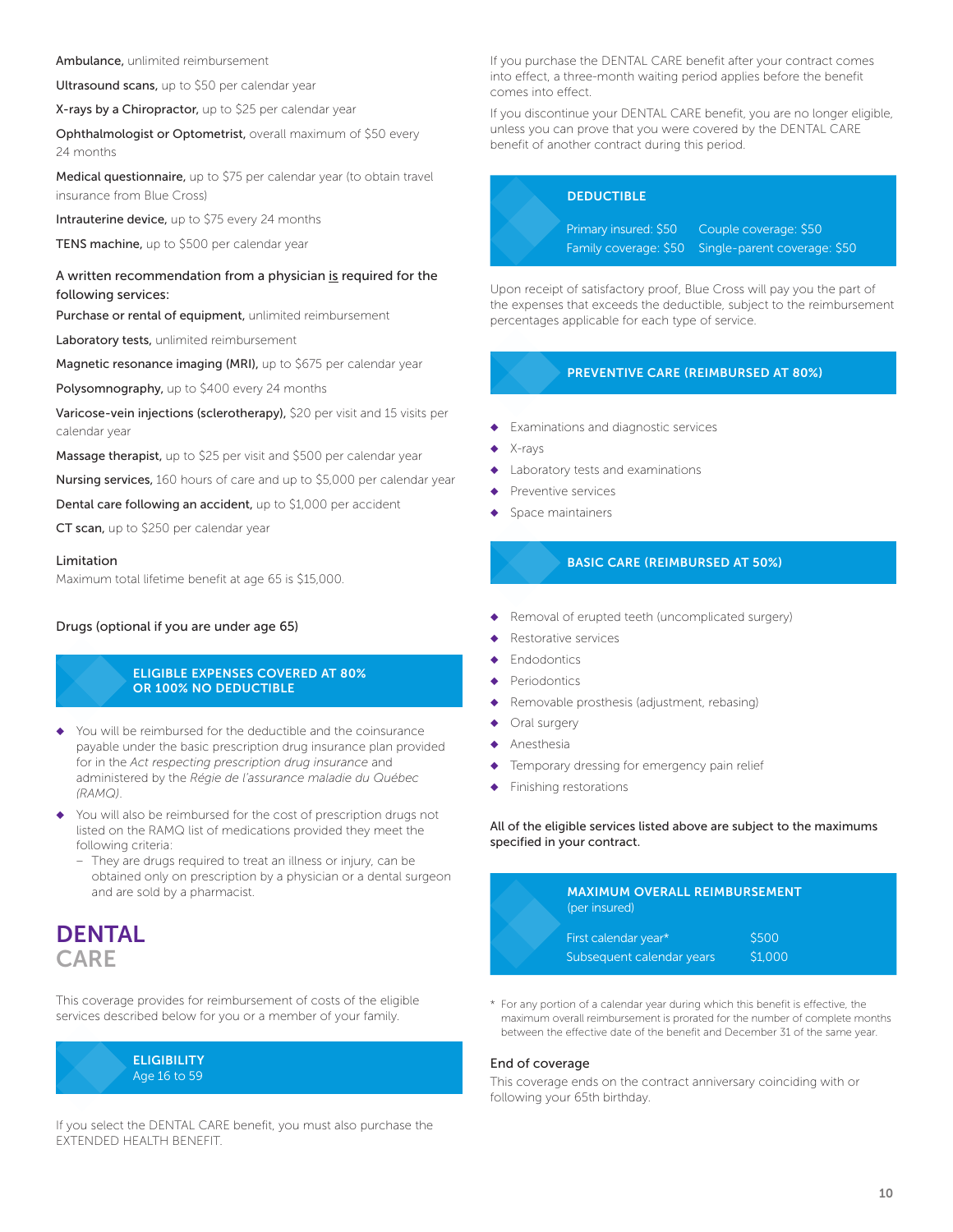# IMPORTANT DEFINITIONS

# Occupational categories

# Category 4A

Professionals whose jobs require little physical effort or movement.

# Category 3A

Professionals or technical staff not included in category 4A; administrators or managers with jobs that demand a high degree of stability and responsibility.

# Category 2A

People in certain technical fields who supervise workers in technical trades that are not dangerous or who perform specialized clerical duties.

# Category A

Skilled workers in industries or trades that are not dangerous, including certain office employees and sales staff.

# Category B

Manual labourers whose jobs, generally in construction or in a factory, are more physically demanding.

# Category *Other occupations*

(available for the MONTHLY INDEMNITY benefit only)

All other occupations being refused or not classified in the categories mentioned above.

# Exclusions

# These EXCLUSIONS do not apply to all benefits described in this brochure and additional exclusions apply to certain benefits. For more information, refer to your insurance policy.

No benefits are payable for claims arising directly or indirectly from any of the following:

- ◆ Abuse of alcohol or drugs, or use of illegal drugs
- ◆ An accident sustained by the insured while participating in a sport for remuneration or in any kind of motor vehicle competition, race or speed contest
- ◆ Care in a residential and long-term care facility or a private convalescent home
- ◆ Care, treatment, services or products other than those deemed necessary by concerned healthcare professionals for treatment of the injury or disease
- ◆ Cosmetic care or treatment
- Expenses payable under any other insurance plan or services insured under any federal or provincial legislation or its regulations
- Experimental care or treatments, or new procedures or therapies not yet commonly used
- Attempted suicide or intentional self-injury, regardless of the insured's state of mind
- Voluntary or involuntary inhalation of gas or ingestion of poison or drugs
- The insured's active participation in a public confrontation, riot, insurrection, war or act of war (declared or not) or any other warlike act
- ◆ The insured's direct or indirect commission or attempted commission of a criminal act under the Criminal Code or under a similar law in another country
- ◆ The insured's operation of a motor vehicle or a boat with an alcohol level exceeding 80 mg per 100 mL of blood or under the influence of any drug
- ◆ The insured's participation in a flight or a flight attempt in any aircraft in any sort in any capacity other than that of a passenger
- The insured's service as an active member of the armed forces of any country